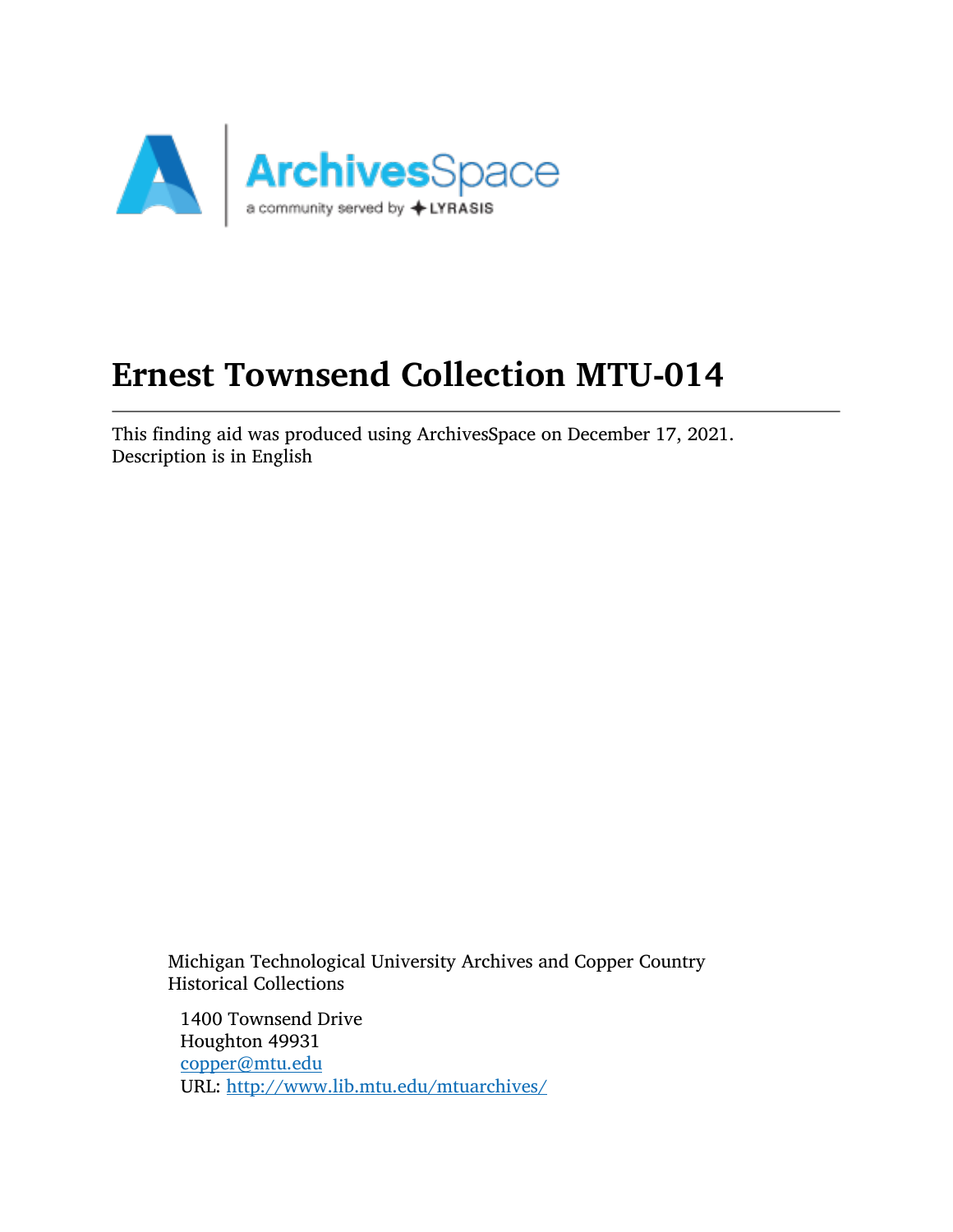# <span id="page-1-0"></span>**Table of Contents**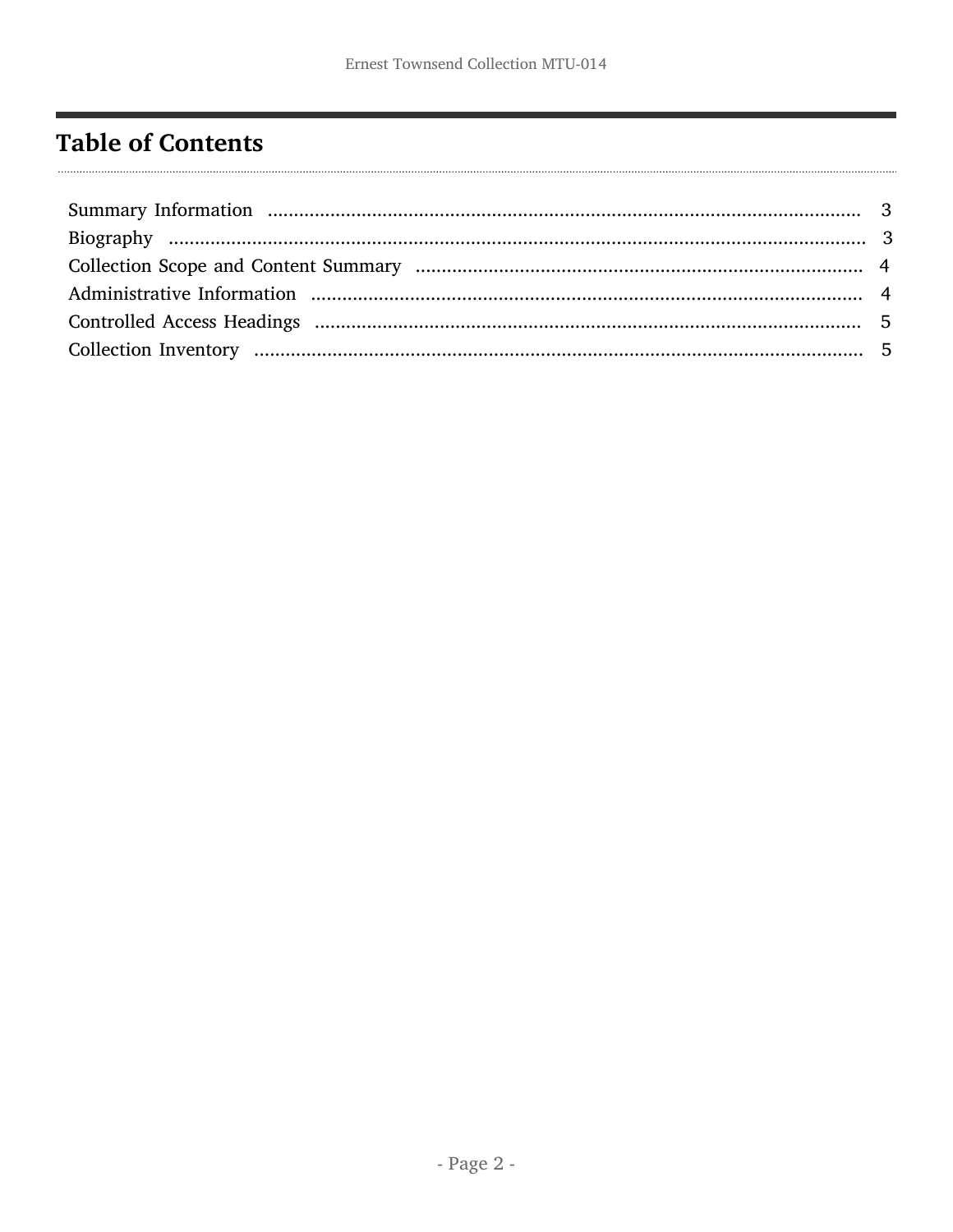#### <span id="page-2-0"></span>Summary Information

| <b>Repository:</b>                  | Michigan Technological University Archives and Copper<br><b>Country Historical Collections</b>                                                                                                                                                                                                                                                                                                                                        |
|-------------------------------------|---------------------------------------------------------------------------------------------------------------------------------------------------------------------------------------------------------------------------------------------------------------------------------------------------------------------------------------------------------------------------------------------------------------------------------------|
| Title:                              | <b>Ernest Townsend Collection</b>                                                                                                                                                                                                                                                                                                                                                                                                     |
| ID:                                 | <b>MTU-014</b>                                                                                                                                                                                                                                                                                                                                                                                                                        |
| Date [inclusive]:                   | 1920-1981                                                                                                                                                                                                                                                                                                                                                                                                                             |
| <b>Physical</b><br>Description:     | 3.28 Cubic Feet 8 manuscript boxes                                                                                                                                                                                                                                                                                                                                                                                                    |
| Language of the<br><b>Material:</b> | English.                                                                                                                                                                                                                                                                                                                                                                                                                              |
| <b>Mixed Materials</b><br>[box]:    | $1-8$                                                                                                                                                                                                                                                                                                                                                                                                                                 |
| Abstract:                           | Collection, 1920-1981, of Ernest Townsend, a professor at the<br>Michigan College of Mining and Technology (now Michigan<br>Technological University) in Houghton, Michigan. Includes<br>personal diaries or date books of Ernest and his wife Libby,<br>awards, photographs, and playbills as well as information about<br>the various organizations he was part of and about his years of<br>employment and service to the college. |

#### Preferred Citation

MTU-014, Ernest Townsend Collection, Michigan Technological University Archives and Copper Country Historical Collections, Houghton, Michigan.

#### ^ [Return to Table of Contents](#page-1-0)

### <span id="page-2-1"></span>Biography

Ernest J. Townsend was born in 1904 in Grawn, Michigan and in 1927 enrolled at the Michigan College of Mining and Technology in Houghton, Michigan, graduating with a B.S. in mining technology in 1930 and a M.S. in mining engineering in 1931. He also completed graduate studies at the University of Chicago in business administration. He joined the faculty at the Michigan College of Mining and Technology as an instructor in mining engineering. In 1945, he was appointed head of the newly-established engineering administration department and in 1947 was named assistant treasurer of the College. He assumed full-time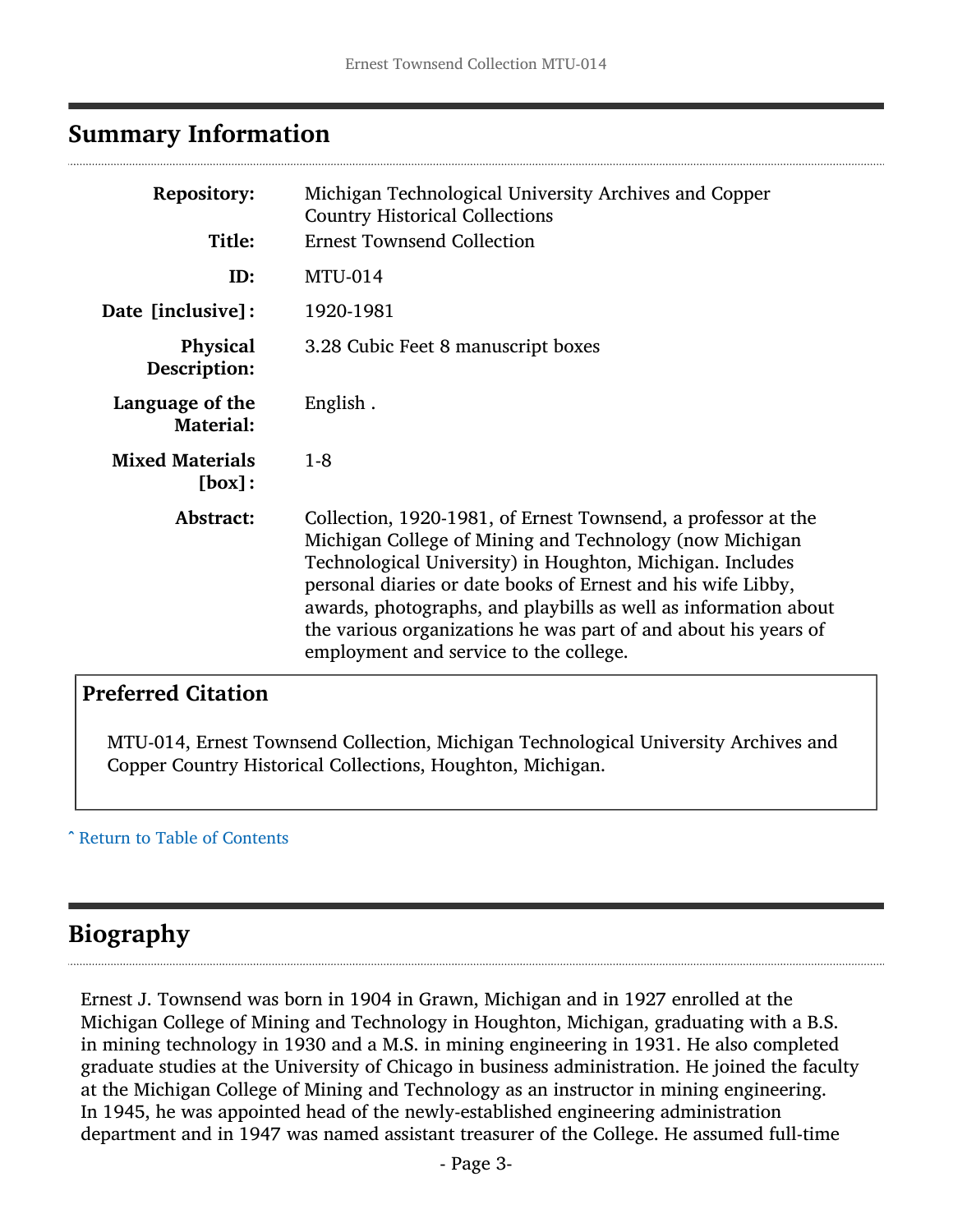duties as controller and treasurer in 1949, and in 1968 was named the first Vice President of Finance and Business of the recently renamed Michigan Technological University. He retired in 1969 and was awarded the University's Distinguished Service Award, the Alumni Association's Distinguished Service Award, and the Clair M. Donovan Service Award of the Blue Key Fraternity. For a time he was active in community affairs and local government, serving with the Houghton Village Council and the Houghton City Charter Commission. The city recognized his service by naming a street Townsend Drive, along which Michigan Technological University is situated. Ernest Townsend passed away in 1982.

^ [Return to Table of Contents](#page-1-0)

## <span id="page-3-0"></span>Collection Scope and Content Summary

Collection, 1920-1981, of Ernest Townsend, a professor at the Michigan College of Mining and Technology (now Michigan Technological University) in Houghton, Michigan. Includes personal diaries or date books of Ernest and his wife Libby, awards, photographs, and playbills as well as information about the various organizations he was part of and about his years of employment and service to the college.

^ [Return to Table of Contents](#page-1-0)

# <span id="page-3-1"></span>Administrative Information

#### Publication Statement

Michigan Technological University Archives and Copper Country Historical Collections

1400 Townsend Drive Houghton 49931 [copper@mtu.edu](mailto:copper@mtu.edu) URL: <http://www.lib.mtu.edu/mtuarchives/>

#### Access

Available for use in the Michigan Technological University Archives and Copper Country Historical Collections.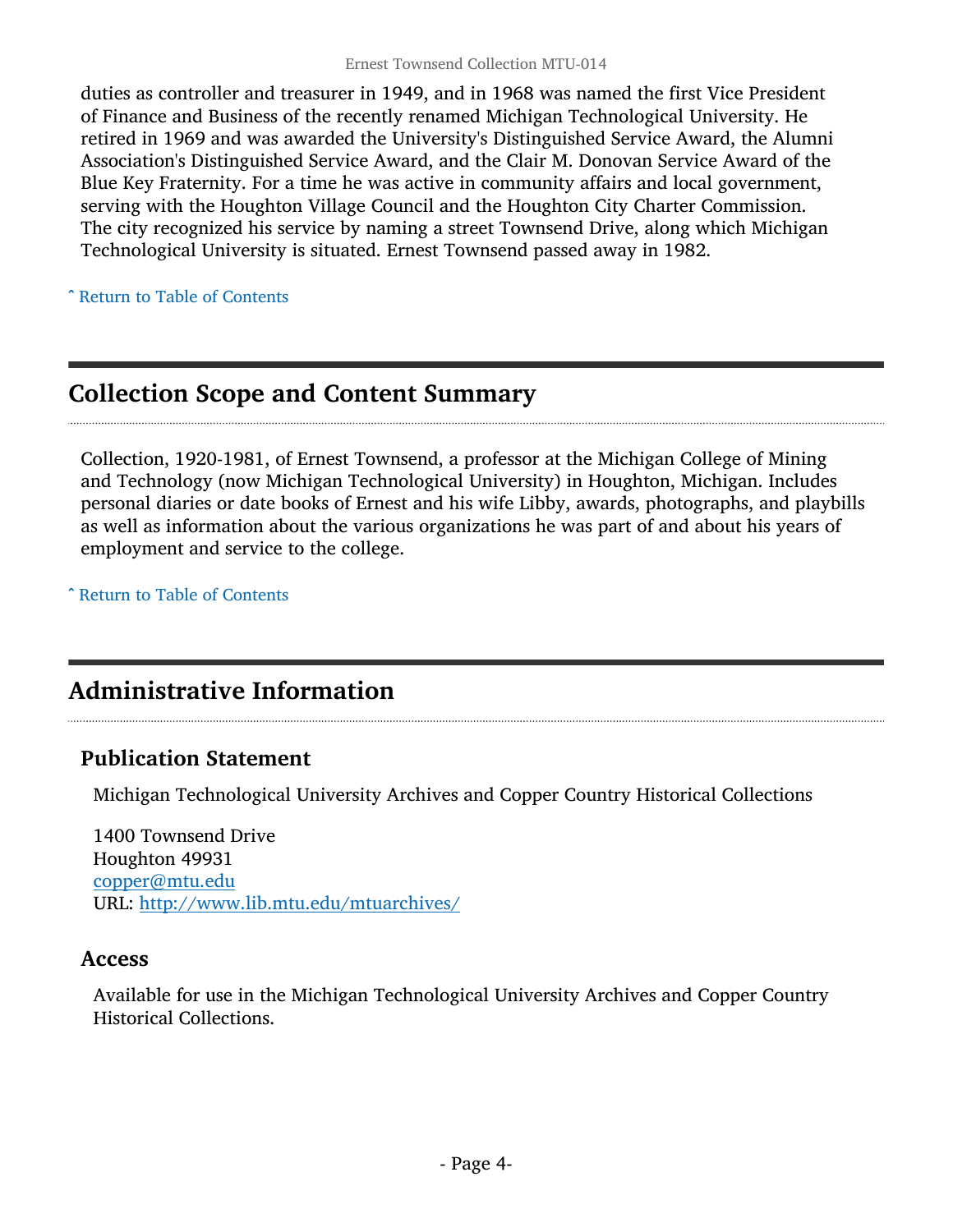#### Conditions Governing Use

Various copying restrictions apply. Guidelines are available from Michigan Technological University Archives & Copper Country Historical Collections.

^ [Return to Table of Contents](#page-1-0)

# <span id="page-4-0"></span>Controlled Access Headings

- Universities and colleges -- Faculty -- Michigan -- Houghton<br>• Universities and colleges -- Alumni and alumnae -- Michigan
- Universities and colleges -- Alumni and alumnae -- Michigan -- Houghton
- Diaries
- Houghton (Mich.)
- Photographs
- Awards
- Cookbooks
- Playbills
- Memorabilia

# <span id="page-4-1"></span>Collection Inventory

| Title/Description                                   | <b>Instances</b> |           |
|-----------------------------------------------------|------------------|-----------|
| Agassiz Park (layout)                               | box 1            | folder 2  |
| Commission on Aging                                 | box 1            | folder 1  |
| Calumet Order of the Eastern Star                   | box 1            | folder 2  |
| City of Houghton Centennial 1961                    | box 1            | folder 3  |
| Reunions; MTU and Houghton High School              | box 1            | folder 4  |
| MTU Commencement 1964, 1974                         | box 1            | folder 5  |
| S.A.N.D.S                                           | box 1            | folder 6  |
| Michigan Tech Fund and Presidents Club              | box 1            | folder 7  |
| Employment at Michigan Tech                         | box 1            | folder 8  |
| Various Shows and Playbills                         | box 1            | folder 9  |
| Diary; December 1936-June 1937                      | box 1            | folder 10 |
| "The Adjustment of a Quadrilateral" Thesis 1931     | box 1            | folder 11 |
| "Mayors" Views by J. T. Nachazel, Village President | box 1            | folder 12 |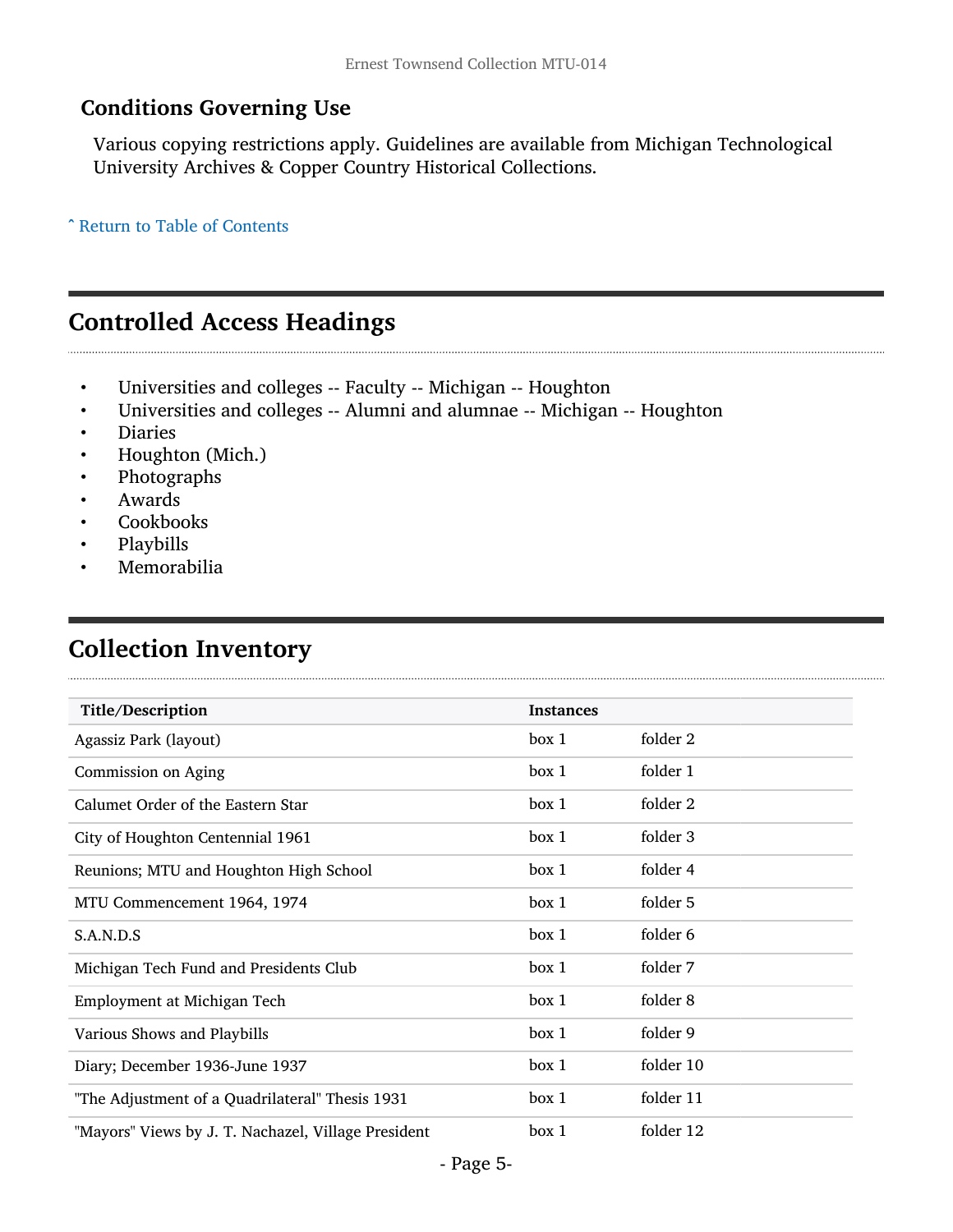| <b>Copper Country Community Arts Council</b> | box 2 | folder 1  |
|----------------------------------------------|-------|-----------|
| U. P. Attraction Brochures                   | box 2 | folder 2  |
| Various Sno-Ball Booklets                    | box 2 | folder 3  |
| U. P. Ventures Folder 1 of 2                 | box 2 | folder 4  |
| U. P. Ventures Folder 2 of 2                 | box 2 | folder 5  |
| <b>War Ration Books</b>                      | box 2 | folder 6  |
| Various Photographs                          | box 2 | folder 7  |
| Various Postcards                            | box 2 | folder 8  |
| Miscellaneous Material                       | box 2 | folder 9  |
| Original Accession Sheets                    | box 2 | folder 10 |
| Newspaper clippings, 1968-1981               | box 2 | folder 11 |
| Special teacher's certificate, 1938          | box 2 | folder 12 |
| Diary, 1950                                  | box 3 |           |
| Diary, 1951                                  | box 3 |           |
| Diary, 1954                                  | box 3 |           |
| Diary, 1955                                  | box 3 |           |
| Diary, 1956                                  | box 3 |           |
| Diary, 1957                                  | box 3 |           |
| Diary, 1958                                  | box 3 |           |
| Diary, 1959                                  | box 3 |           |
| Diary, 1960                                  | box 4 |           |
| Diary, 1961                                  | box 4 |           |
| Diary, 1962                                  | box 4 |           |
| Diary, 1963                                  | box 4 |           |
| Diary, 1964                                  | box 4 |           |
| Diary, 1965                                  | box 4 |           |
| Diary, 1966                                  | box 4 |           |
| Diary, 1967                                  | box 4 |           |
| Diary, 1968                                  | box 4 |           |
| Diary, 1969                                  | box 4 |           |
| Diary, 1970                                  | box 5 |           |
| Diary, 1971                                  | box 5 |           |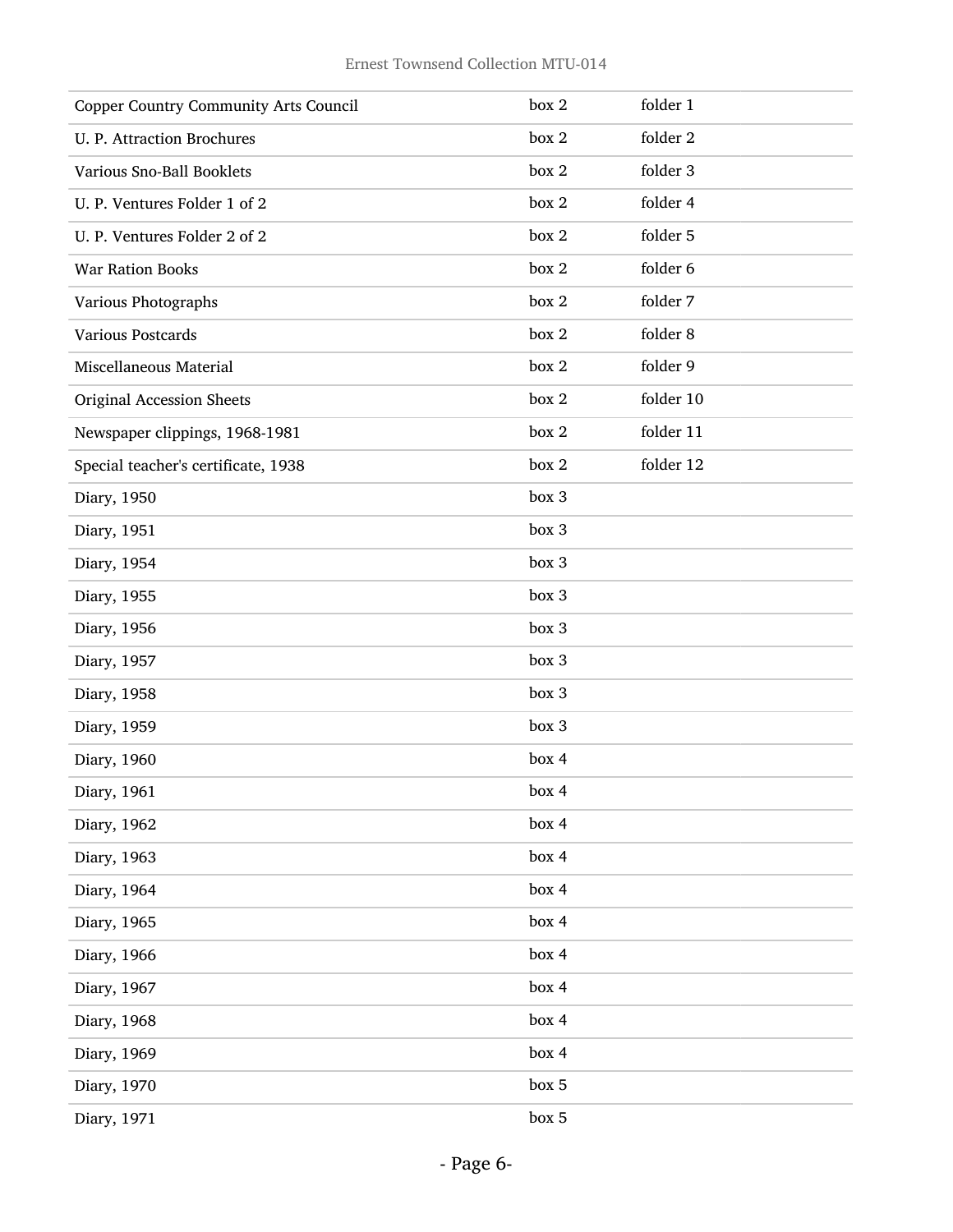| Diary, 1972                                                                                                                              | box 5 |
|------------------------------------------------------------------------------------------------------------------------------------------|-------|
| Diary, 1974                                                                                                                              | box 5 |
| Diary, 1975                                                                                                                              | box 5 |
| Handwritten Mining Notes                                                                                                                 | box 5 |
| Handwritten Mining Notes                                                                                                                 | box 5 |
| <b>MCMT</b> Book of Matches                                                                                                              | box 6 |
| <b>Address Book</b>                                                                                                                      | box 6 |
| Friendship Book - Greetings from Friends                                                                                                 | box 6 |
| Diary 1920                                                                                                                               | box 6 |
| Diary 1921                                                                                                                               | box 6 |
| Diary 1922                                                                                                                               | box 6 |
| Diary 1924                                                                                                                               | box 6 |
| Diary 1926                                                                                                                               | box 6 |
| Diary 1927                                                                                                                               | box 6 |
| Diary from Parents to Libbie 1931-1934                                                                                                   | box 6 |
| Calumet Women's Club; "Copper Country Recipes" 1952                                                                                      | box 6 |
| Calumet Women's Club; "Copper Country Recipes" 1966                                                                                      | box 6 |
| Tech Wives; "Instant Success" Cookbook                                                                                                   | box 6 |
| "Copper Country Cooking" 1946 by the First Presbyterian<br>Church Circle                                                                 | box 6 |
| "Copper Country Cooking" Undated by the First Presbyterian<br>Church Circle                                                              | box 6 |
| "Copper Kettle Cookbook" by the Keweenaw Playhouse                                                                                       | box 6 |
| "500 Recipes of the Copper Country's Finest Cooking" 1959                                                                                | box 6 |
| Various Photographs                                                                                                                      | box 6 |
| Piece of Metal                                                                                                                           | box 6 |
| Letter Blanket Presented to Ernie Townsend by Students                                                                                   | box 7 |
| Air Force Reserve Officer's Training Corps : Honorary Cadet<br>Colonel of the 400th Air Force ROTC (Oct. 31, 1960)                       | box 7 |
| Honorary Varsity Letter from the Athletic Board (May 28,<br>1968)                                                                        | box 7 |
| Citation: Tireless Efforts and Outstanding Leadership as<br>Chairman of the Charter Commission of the Village of<br>Houghton (1969-1970) | box 7 |